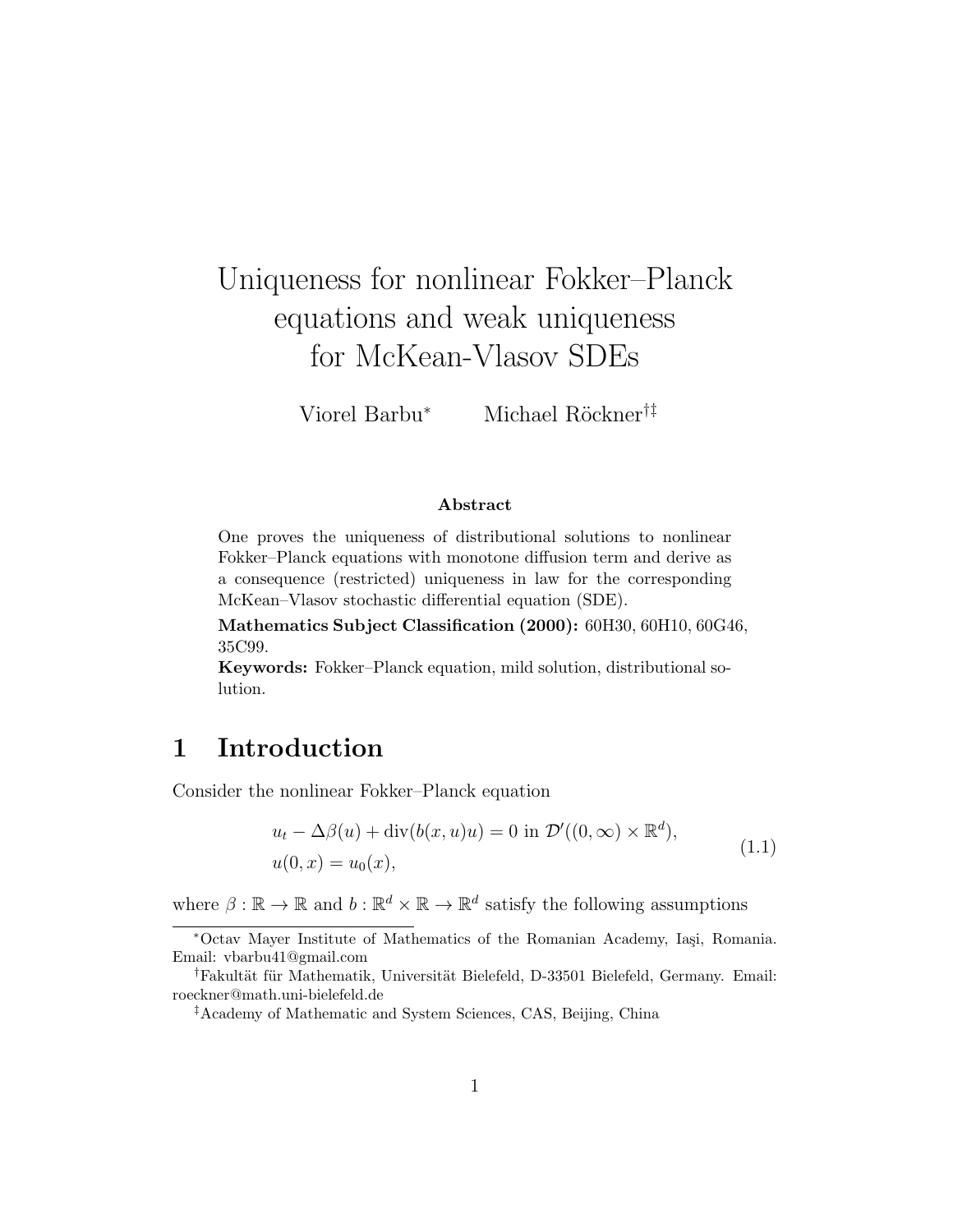(i)  $\beta(0) = 0, \ \beta \in C^1(\mathbb{R}), \ and$ 

$$
\gamma_0|r_1 - r_2|^2 \le (\beta(r_1) - \beta(r_2))(r_1 - r_2), \ r_1, r_2 \in \mathbb{R}, \qquad (1.2)
$$
  
where  $0 < \gamma_0 < \infty$ .

 $\{d\},\$ 

(ii)  $b \in C_b(\mathbb{R}^{d+1}; \mathbb{R}^d), b(x, \cdot) \in C^1(\mathbb{R}^d; \mathbb{R}^d) \ \forall x \in \mathbb{R}^d \ such \ that$  $\sup\{|b_r^i(x,r)|; x \in \mathbb{R}^d, i = 1, 2, |r| \le M\} \le C_M, \forall M > 0.$ 

(ii') 
$$
b(x, 0) = 0 \ \forall x \in \mathbb{R}^d
$$
,  $b \in C^1(\mathbb{R}^{d+1}; \mathbb{R}^d)$  and for  

$$
\delta(r) := \sup\{|b_x(x, r)|; \ x \in \mathbb{R}\}
$$

we have  $\delta \in C_b(\mathbb{R})$ .

Here

$$
b(x, u) = {b^{i}(x, u)}_{i=1}^{d}
$$
 and  $b_{r}^{i} = \frac{\partial b^{i}}{\partial r}, b_{x} = {(\nabla_{x} b^{i}(x, \cdot))}_{i=1}^{d}$ .

By a distributional solution (in the sense of Schwartz) with initial condition  $u_0 \in L^1$  we mean a function  $u : [0, \infty) \to L^1(\mathbb{R}^d)$  such that  $(u(t, \cdot)dx)_{t \in [0,T]}$ is narrowly continuous, that is,

$$
\lim_{t \to s} \int_{\mathbb{R}^d} u(t, x) \psi(x) dx = \int_{\mathbb{R}^d} u(s, x) \psi(x) dx, \ \forall \psi \in C_b(\mathbb{R}^d), \ s \ge 0, \tag{1.3}
$$
\n
$$
\int_0^\infty \int_{\mathbb{R}^d} (u(t, x) \varphi_t(t, x) + \beta(u(t, x)) \Delta \varphi(t, x) \qquad (1.4)
$$
\n
$$
+ b(x, u(t, x)) u(t, x) \cdot \nabla_x \varphi(t, x) dt dx = 0,
$$
\n
$$
\forall \varphi \in C_0^\infty((0, \infty) \times \mathbb{R}^d).
$$

(In the following, we shall use the notation  $b^*(x, u) = b(x, u)u$ .)

In  $[1]$  it was proved, in particular, that, if  $(i)$ – $(ii)$  hold and, in addition, for  $\Phi(u) \equiv \frac{\beta(u)}{u}$  $\frac{u}{u}, u \in \mathbb{R}$ , we have  $\Phi \in C^2(\mathbb{R})$ , then there is a mild solution  $u \in C([0,\infty), L^1(\mathbb{R}^d))$  for each  $u_0 \in L^1(\mathbb{R}^d)$ . The mild solution u is defined as

$$
u(t) = \lim_{h \to 0} u_h(t) \text{ in } L^1(\mathbb{R}^d), \ \forall t \ge 0,
$$

where

$$
u_h(t) = u_h^i \text{ for } t \in [ih, (i+h)h], \ i = 0, 1, ..., Nh = T,
$$
  
\n
$$
u_h^{i+1} - h\Delta\beta(u_h^{i+1}) + h \operatorname{div}(b(x, u_h^{i+1})u_h^{i+1}) = u_h^i \text{ in } \mathcal{D}'(\mathbb{R}^d),
$$
  
\n
$$
i = 0, 1, ...,
$$
\n(1.5)

 $u_h^0 = u_0.$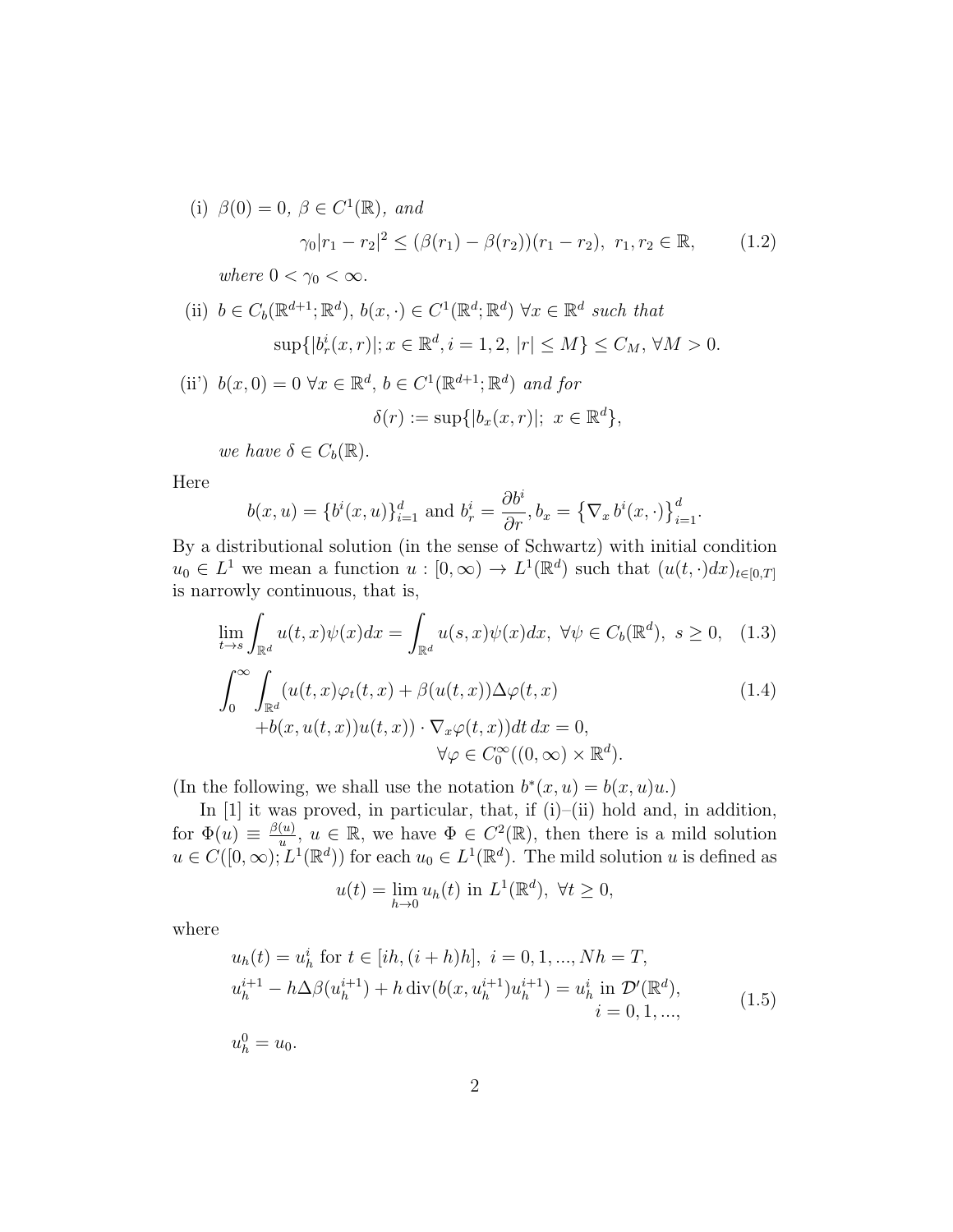Moreover,  $S(t)u_0 = u(t)$ ,  $t \geq 0$ , is a strongly continuous semigroup of nonexpansive mappings in  $L^1(\mathbb{R}^d)$ .

As easily seen, any mild solution is a distributional solution but the uniqueness follows in the class of mild solutions only. Here, we shall prove the uniqueness for (1.1) in the class of distributional solutions and derive from this result the uniqueness in law of solutions to McKeen–Vlasov SDE

$$
dX(t) = b(X(t), u(t, X(t)))dt + \frac{1}{\sqrt{2}} \left( \frac{\beta(u(t, X(t)))}{u(t, X(t))} \right)^{\frac{1}{2}} dW(t).
$$
 (1.6)

**Notation.** Denote by  $L^p(\mathbb{R}^d) = L^p$  the space of p-summable functions on  $L^p$ , with the norm denoted  $|\cdot|_p$ . By  $H^k(\mathbb{R}^d) = H^k$ ,  $k = 1, 2$ , and  $H^{-k}(\mathbb{R}^d) = H^{-k}$ , we denote the standard Sobolev spaces on  $\mathbb{R}^d$  and by  $C_b(\mathbb{R}^d)$  the space of continuous and bounded functions on  $\mathbb{R}^d$ . By  $C^k(\mathbb{R}^d)$  we denote the space of continuously differentiable functions on  $\mathbb{R}^d$  of order k, by  $C_b^1(\mathbb{R}^d)$  the space  $\left\{u \in C^1(\mathbb{R}^d); \frac{\partial u}{\partial y} \in C_b(\mathbb{R}^d), j = 1, ..., d\right\}$ . The spaces of continuous and differentiable functions on  $(0, T) \times \mathbb{R}^d$  are denoted in a similar way and we shall simply write

$$
C_b^1(\mathbb{R}^d) = C_b^1
$$
,  $C^k(\mathbb{R}^d) = C^k$ ,  $k = 1, 2$ .

The scalar product in  $L^2$  is denoted  $\langle \cdot, \cdot \rangle_2$  and by  $_{H^{-1}}\langle \cdot, \cdot \rangle_{H^1}$  the pairing between  $H^1$  and  $H^{-1}$ . Of course, on  $L^2 \times L^2$  this coincides with  $\langle \cdot, \cdot \rangle_2$ . The scalar product  $\langle \cdot, \cdot \rangle_{-1}$  on  $H^{-1}$  is taken as

$$
\langle u, v \rangle_{-1} = \langle (I - \Delta)^{-1} u, v \rangle_2, \ \forall u, v \in H^{-1}
$$
 (1.7)

with the corresponding norm

$$
|u|_{-1} = (\langle u, u \rangle_{-1})^{\frac{1}{2}}, \ u \in H^{-1}.
$$
 (1.8)

By  $\mathcal{D}'((0,\infty)\times\mathbb{R}^d)$  and  $\mathcal{D}'(\mathbb{R}^d)$  we denote the space of Schwartz distributions on  $(0, \infty) \times \mathbb{R}^d$  and  $\mathbb{R}^d$ , respectively. If X is a Banach space, we denote by  $W^{1,2}([0,T];\mathcal{X})$  the infinite dimensional Sobolev space  $\{y \in L^2(0,T;\mathcal{X})\}$  $\frac{dy}{dt} \in L^2(0,T;\mathcal{X})\},\$  where  $\frac{d}{dt}$  is taken in the sense of vectorial distributions. We also set, for each  $z \in C^1(\mathbb{R}^d \times \mathbb{R}),$ 

$$
z_r(x,r) = \frac{\partial}{\partial r} z(x,r), \quad z_x = \nabla_x z(x,r).
$$

We shall denote the norms on  $\mathbb{R}^d$  and  $\mathbb R$  by the same symbol  $|\cdot|$ .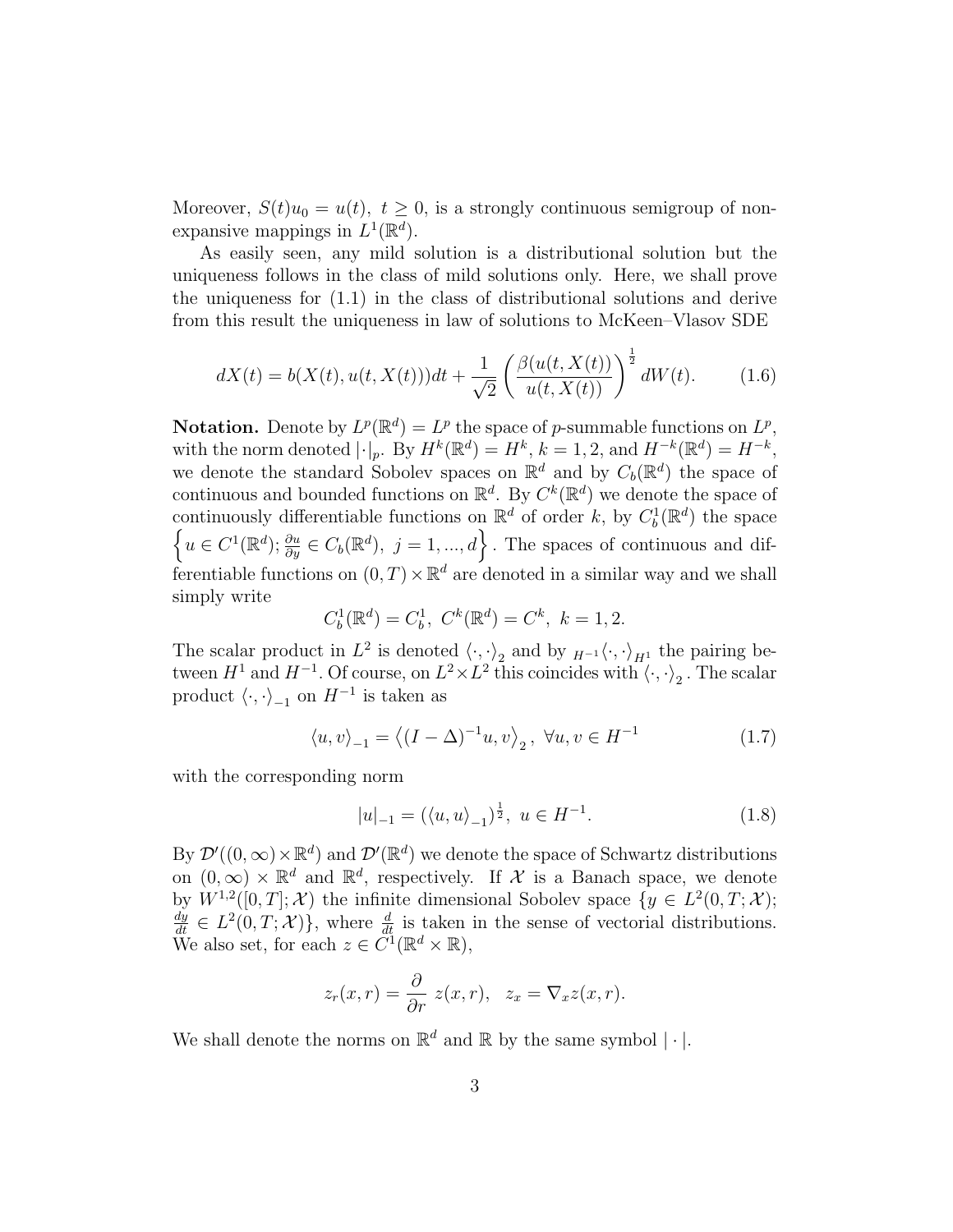#### 2 The main result

The next result is a uniqueness theorem for distributional solutions  $u$  to  $(1.1)$ . In the special case  $b \equiv 0$ , such a uniqueness result for (1.1) was established earlier in [4] for continuous and monotonically nondecreasing functions  $\beta$ .

**Theorem 2.1.** Let  $T > 0$  and let conditions (i)–(ii) on  $\beta$  and b hold. For each  $u_0 \in L^{\infty} \cap L^1$ , the Fokker-Planck equation (1.1) has at most one distributional solution

$$
u \in L^{1}((0, T); L^{1}) \cap L^{\infty}((0, T) \times \mathbb{R}^{d}).
$$
\n(2.1)

**Proof.** Let  $u_1, u_2 \in L^1(0,T; L^1) \cap L^{\infty}((0,T) \times \mathbb{R}^d)$  be two distributional solutions to (1.1) and let  $u = u_1 - u_2$ . We have

$$
u_t - \Delta(\beta(u_1) - \beta(u_2)) + \text{div}(b^*(x, u_1) - b^*(x, u_2)) = 0
$$
  
in  $\mathcal{D}'((0, \infty) \times \mathbb{R}^d)$  (2.2)  

$$
u(0, x) = 0.
$$

(Here,  $b^*(x,r) = b(x,r)r$ ,  $\forall x \in \mathbb{R}^d$ ,  $r \in \mathbb{R}$ .)

It should be mentioned that, by (i), (ii), it follows that  $u_i, \beta(u_i), b^*(\cdot, u_i) \in$  $L^2((0,T); L^2), i = 1, 2, \text{ and, therefore, } u \in W^{1,2}([0,T]; H^{-2}).$ 

Consider the operator  $\Gamma : H^{-1} \to H^1$  defined by

$$
\Gamma u = (1 - \Delta)^{-1} u, \ u \in H^{-1}(\mathbb{R}^d)
$$

and note that  $\Gamma$  is an isomorphism of  $H^{-1}$  onto  $H^1$  and  $\Gamma \in L(H^{-2}, L^2)$ . Since  $u_i \in L^2(0,T; L^2)$ ,  $i = 1, 2$ , it follows that  $y = \Gamma u \in L^2(0,T; H^2)$  $W^{1,2}([0,T]; L^2)$  and so, by  $(2.2)$ , we have

$$
\frac{dy}{dt} - \Gamma \Delta(\beta(u_1) - \beta(u_2)) + \Gamma \operatorname{div}(b^*(x, u_1) - b^*(x, u_2)) = 0,\text{a.e. } t \in (0, T),
$$
\n(2.3)

where  $\frac{dy}{dt} \in L^2(0,T; L^2)$ . (We note that here  $\frac{dy}{dt}$  is taken in the sense of  $L^2$ valued vectorial distributions on  $(0, T)$  and so  $y : [0, T] \to L^2$  is absolutely continuous.)

Assume first that, in addition,

$$
u \in L^{2}(0, T; H^{1}); \ u \in W^{1,2}([0, T]; H^{-1}).
$$
\n(2.4)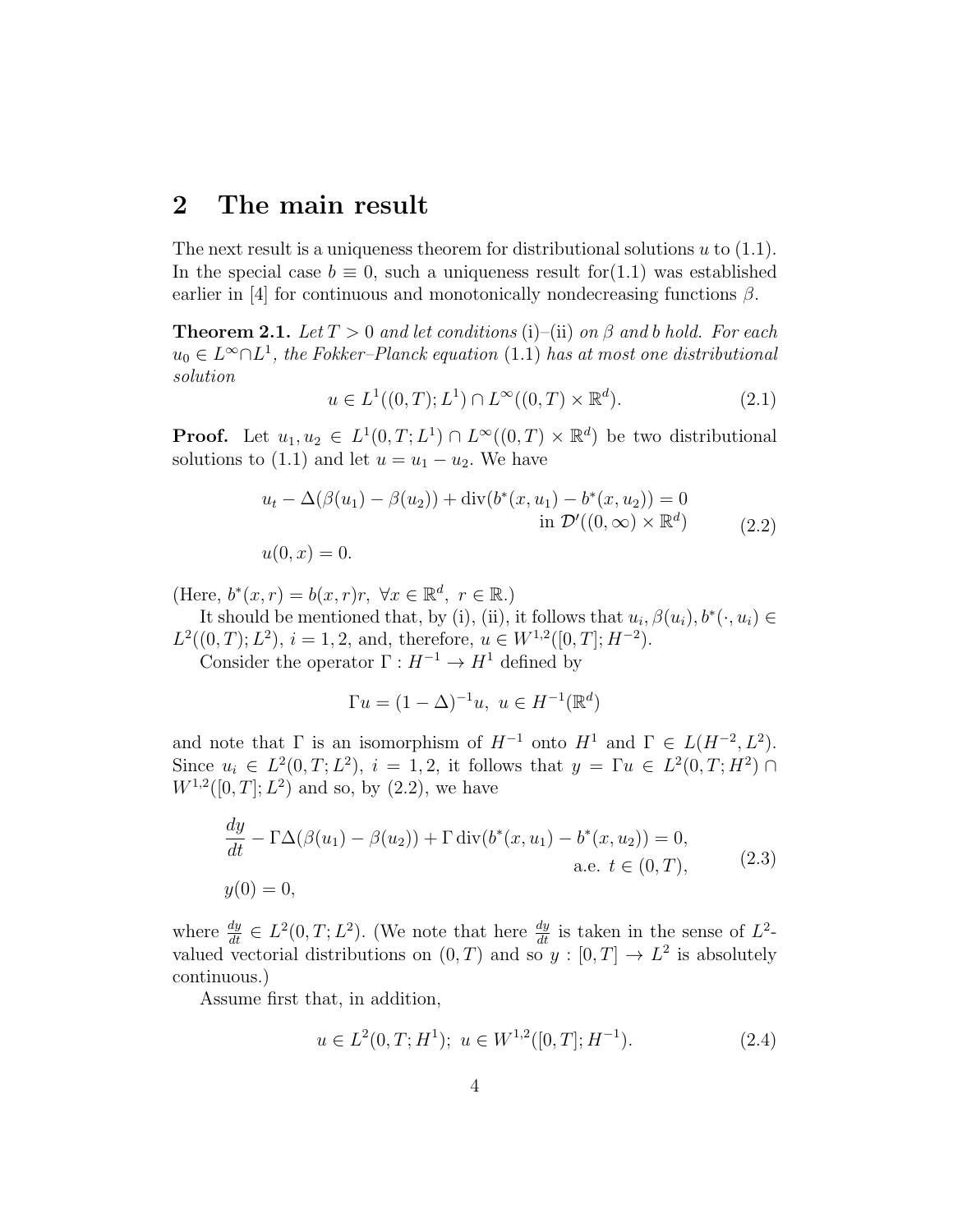Now, we take the scalar product in  $L^2$  of (2.3) with  $u = u_1 - u_2$ . Taking into account that

$$
\left\langle \frac{du}{dt}(t), u(t) \right\rangle_{-1} = \frac{1}{2} \frac{d}{dt} |u(t)|_{-1}^2
$$
, a.e.  $t \in (0, T)$ ,

we get, by  $(2.3)$  that

$$
\frac{1}{2} \frac{d}{dt} |u(t)|_{-1}^{2} + \langle \beta(u_1) - \beta(u_2), u_1 - u_2 \rangle_2 = \langle \Gamma(\beta(u_1) - \beta(u_2)), u_1 - u_2 \rangle_2 \n- \langle \Gamma \operatorname{div}((b^*(x, u_1) - b^*(x, u_2)), u_1 - u_2 \rangle_2, \text{ a.e. } t \in (0, T).
$$

By (1.2), this yields for a.e.  $t \in (0, T)$ 

$$
\frac{1}{2} \frac{d}{dt} |u(t)|_{-1}^{2} + \gamma_{0} |u(t)|_{2}^{2} \leq \langle \beta(u_{1}(t)) - \beta(u_{2}(t)), u_{1}(t) - u_{2}(t) \rangle_{-1} - \langle \operatorname{div}(b^{*}(x, u_{1}(t)) - b^{*}(x, u_{2}(t))), u_{1} - u_{2} \rangle_{-1}.
$$
\n(2.5)

We note that

$$
|\Gamma f|_2 \le |f|_2, \ \forall f \in L^2. \tag{2.6}
$$

We also have

$$
|\text{div}\,F|_{-1} \le 2|F|_2, \ \forall F \in (L^2)^d. \tag{2.7}
$$

This yields

$$
|\langle \beta(u_1) - \beta(u_2), u_1 - u_2 \rangle_{-1}| \leq |\beta(u_1) - \beta(u_2)|_2 |u|_{-1} \leq \beta_M |u|_2 |u|_{-1} \quad (2.8)
$$

and

$$
\begin{aligned} \left| \langle \operatorname{div} \left( b^*(x, u_1) - b^*(x, u_2) \right), u_1 - u_2 \rangle_{-1} \right| \\ &\le 2|b^*(x, u_1) - b^*(x, u_2)|_2 |u_1 - u_2|_{-1} \\ &\le 2(|b|_{\infty} + b_M |u_1|_{\infty}) |u|_2 |u|_{-1}, \end{aligned} \tag{2.9}
$$

where  $M=\max\{|u_1|_\infty, |u_2|_\infty)$  and

$$
\beta_M = \sup \{ \beta'(r); \ |r| \le M \},
$$
  
\n
$$
b_M = \sup \left\{ \frac{|b(x, u_1) - b(x, u_2)|}{|r_1 - r_2|}; \ x \in \mathbb{R}^d, \ |r_1|, |r_2| < M \right\}
$$
  
\n
$$
\leq \sup \{ |b_r(x, r)|; |r| \le M, \ x \in \mathbb{R}^d \} < \infty
$$

by  $(ii)$ .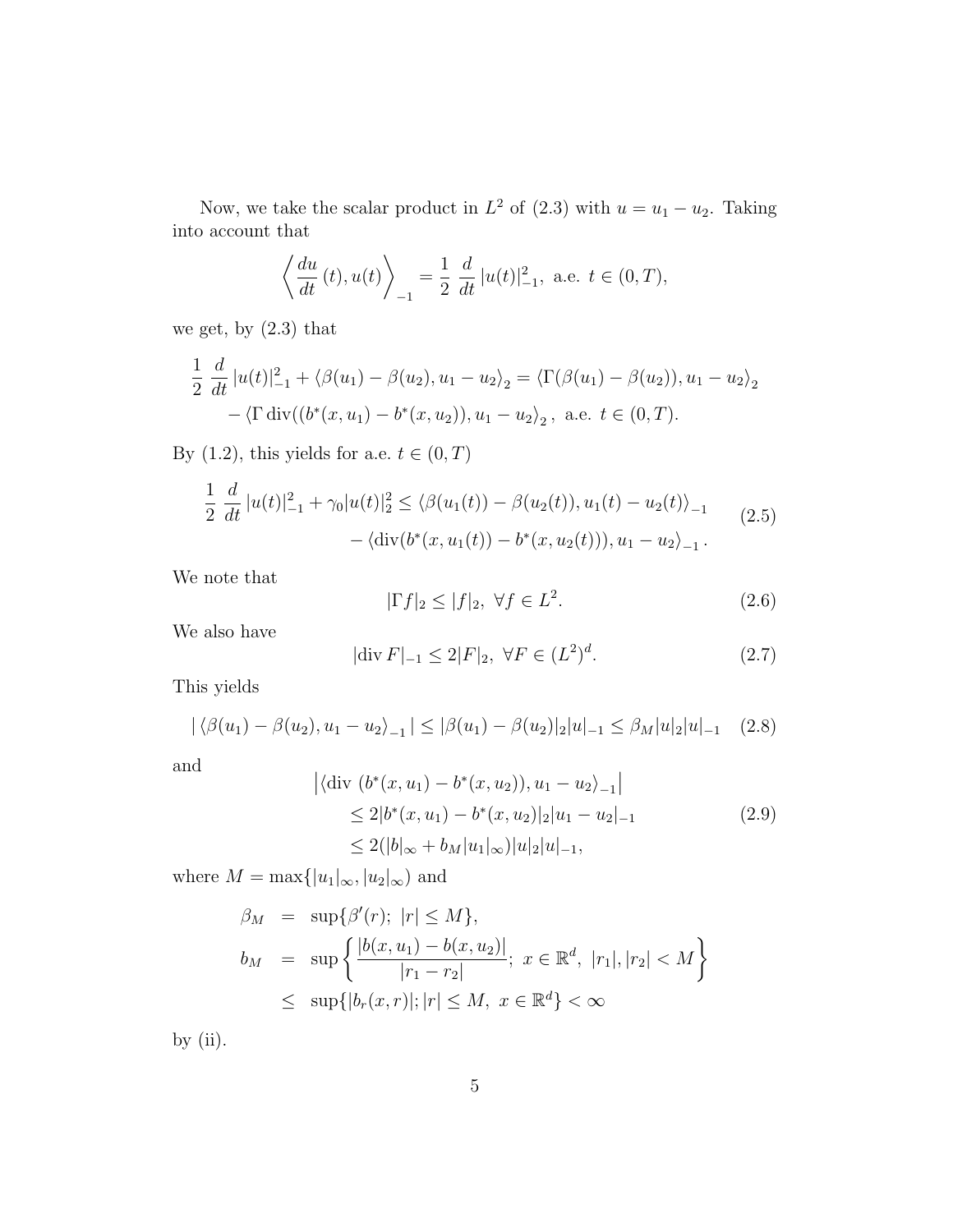By (2.5)–(2.9), we get  
\n
$$
\frac{1}{2} \frac{d}{dt} |u(t)|_{-1}^2 + \gamma_0 |u(t)|_2^2 \leq (\beta_M + 2(|b|_{\infty} + b_M |u_1|_{\infty}) |u(t)|_2 |u(t)|_{-1},
$$
\na.e.  $t \in (0, T)$ .

This yields

$$
\frac{d}{dt} |u(t)|_{-1}^2 \le C|u(t)|_{-1}^2, \text{ a.e. } t \in (0, T).
$$

Since  $u : [0, T] \to H^{-1}$  is absolutely continuous and narrowly continuous, we infer that  $|u(t)|_{-1} = 0$ ,  $\forall t \in [0, T]$ , and so  $u \equiv 0$ , as claimed. To conclude the proof, we shall prove

Claim 2.2. If u is a distributional solution to  $(1.1)$  satisfying  $(2.1)$ , then (2.4) holds.

**Proof of Claim 2.2.** 1°. We shall first assume that u satisfies the stronger initial condition

essential 
$$
\lim_{t \to 0} \int_{\mathbb{R}^d} |u(t, x) - u_0(x)| dx = 0.
$$
 (2.10)

Next, we consider the truncated function

$$
\beta_M(r) = \begin{cases}\n\beta(r) & \text{if } |r| \le M, \\
\beta(M) + \beta'(M)(r - M) & \text{if } r > M, \\
\beta(-M) + \beta'(-M)(r + M) & \text{if } r < -M,\n\end{cases}
$$
\n(2.11)

where  $M = ||u||_{L^{\infty}(0,T)\times\mathbb{R}^d}$ .

We set

$$
f(t, x) \equiv b^*(x, u(t, x)), f_{\nu} = f * \rho_{\nu}, \nu > 0,
$$

where  $\rho_{\nu}$  is a standard mollifier on  $\mathbb{R}^{d+1}$  and  $b^*(x, u) \equiv b(x, u)u$ .

We note that in equation (1.1) one can take  $\beta \equiv \beta_M$  because  $|u|_{\infty} \leq M$ . We consider the equations

$$
\widetilde{u}_t - \Delta \beta_M(\widetilde{u}) + \text{div}(f) = 0 \text{ in } (0, T) \times \mathbb{R}^d,
$$
  
\n
$$
\widetilde{u}(0) = u_0,
$$
  
\n
$$
(\widetilde{u}_\nu)_t - \Delta \beta_M(\widetilde{u}_\nu) + \text{div}(f_\nu) = 0 \text{ in } (0, T) \times \mathbb{R}^d,
$$
  
\n
$$
\widetilde{u}_\nu(0) = u_0.
$$
\n(2.13)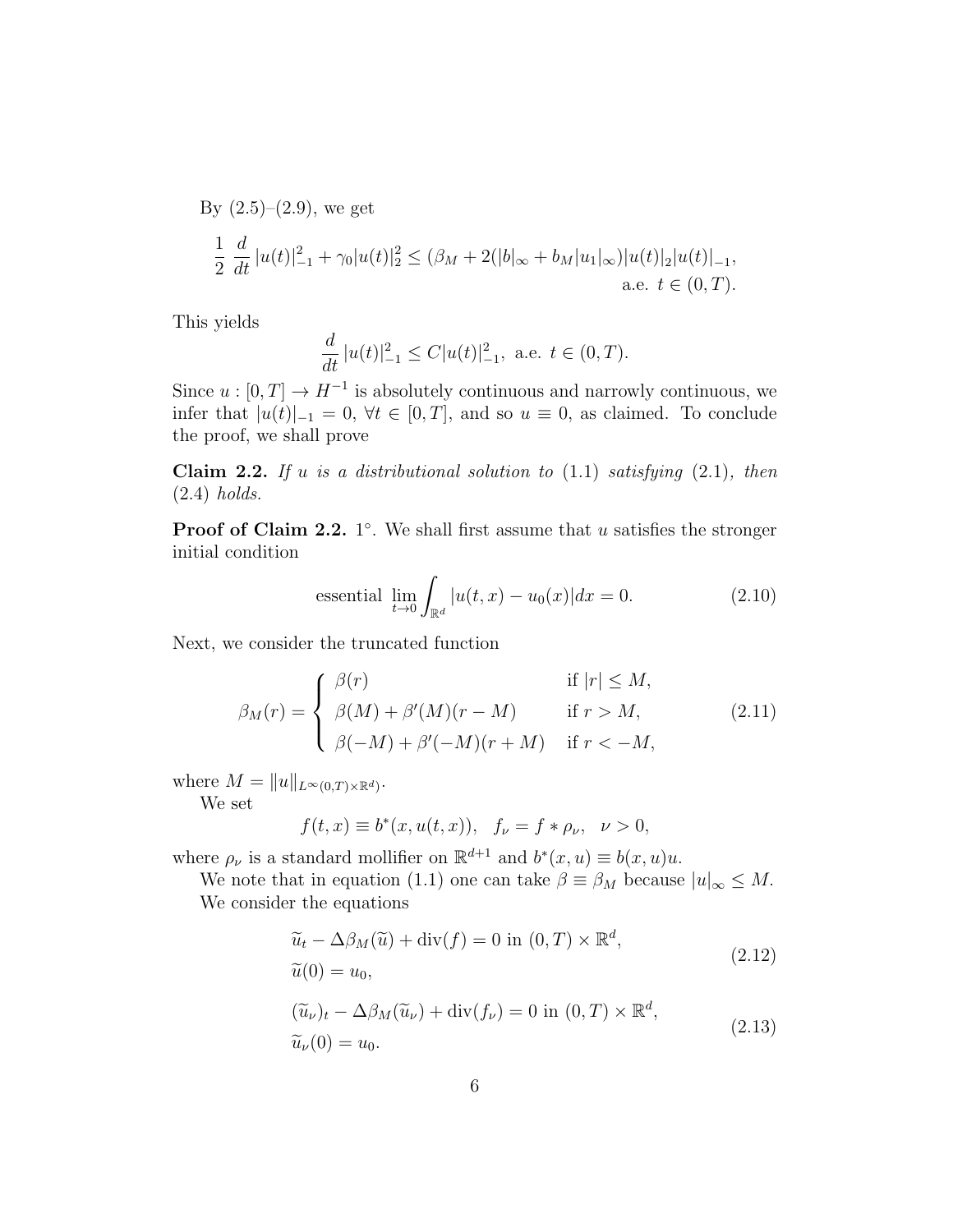Clearly, (2.12) has a unique solution  $\tilde{u}$  satisfying (2.4), i.e.,

$$
\widetilde{u} \in L^2(0, T; H^1), \ \widetilde{u} \in W^{1,2}([0, T]; H^{-1}), \tag{2.14}
$$

while  $\tilde{u}_{\nu}$  is more regular, that is, additionally to (2.14) it satisfies

$$
\widetilde{u}_{\nu} \in L^{\infty}((0,T) \times \mathbb{R}^d) \cap C^1([0,T];L^1),\tag{2.15}
$$

because the operator  $u \to -\Delta \beta_M(u)$  is m-accretive in  $L^1(\mathbb{R}^d)$  and  $u_0 \in$  $(L^1 \cap L^{\infty})(\mathbb{R}^d)$ , div  $f_{\nu} \in (L^1 \cap L^{\infty})((0,T) \times \mathbb{R}^d)$ . It is also clear that

$$
\lim_{\nu \to 0} \widetilde{u}_{\nu} = \widetilde{u} \quad \text{strongly in } L^2(0, T; H^{-1}). \tag{2.16}
$$

To prove the claim, we are going to show that

$$
\widetilde{u} = u, \text{ a.e. in } (0, T) \times \mathbb{R}^d. \tag{2.17}
$$

To this end, we shall invoke an argument due to Brezis & Crandall [4].

Namely, we subtract equations (1.1), (2.13) and get

$$
(\widetilde{u}_{\nu} - u)_t - \Delta(\beta(\widetilde{u}_{\nu}) - \beta(u) = -\text{div}(f_{\nu} - f) \text{ in } \mathcal{D}'((0, T) \times \mathbb{R}^d),
$$
  
essential 
$$
\lim_{t \to 0} \int_{\mathbb{R}^d} |\widetilde{u}_{\nu}(t, x) - u(t, x)| dx = 0.
$$
  
We set  $z_{\nu} = \widetilde{u}_{\nu} - u$ ,  $h_{\nu} = \beta(\widetilde{u}_{\nu}) - \beta(u)$  and get

$$
(z_{\nu})_t - \Delta h_{\nu} = -\text{div}(f_{\nu} - f) \text{ in } \mathcal{D}'((0, T) \times \mathbb{R}^d), \tag{2.18}
$$

essential 
$$
\lim_{t \to 0} \int_{\mathbb{R}^d} |z_\nu(t, x)| dx = 0.
$$
 (2.19)

Arguing as in [4] (proof of Proposition 1), we set

$$
g_{\varepsilon}^{\nu}(t)=(B_{\varepsilon}(z_{\nu}),z_{\nu}),\ B_{\varepsilon}=(\varepsilon I-\Delta)^{-1},
$$

where (, ) denotes the inner product in  $L^2 = L^2(\mathbb{R}^d)$ , and get

$$
(g_{\varepsilon}^{\nu}(t))_t = 2(\varepsilon B_{\varepsilon}(h_{\nu}) - h_{\nu}, z_{\nu}(t)) + 2(f_{\nu} - f, \nabla B_{\varepsilon}(z_{\nu}))
$$

and, therefore (we note that  $(h_{\nu}, z_{\nu}) \geq 0$ ),

$$
g_{\varepsilon}^{\nu}(t) \le 2 \int_0^t \varepsilon(B_{\varepsilon}(h_{\nu}(s)), z_{\nu}(s))ds + 2 \int_0^t ((f_{\nu} - f)(s), \nabla B_{\varepsilon}(z_{\nu}(s)))ds, (2.20)
$$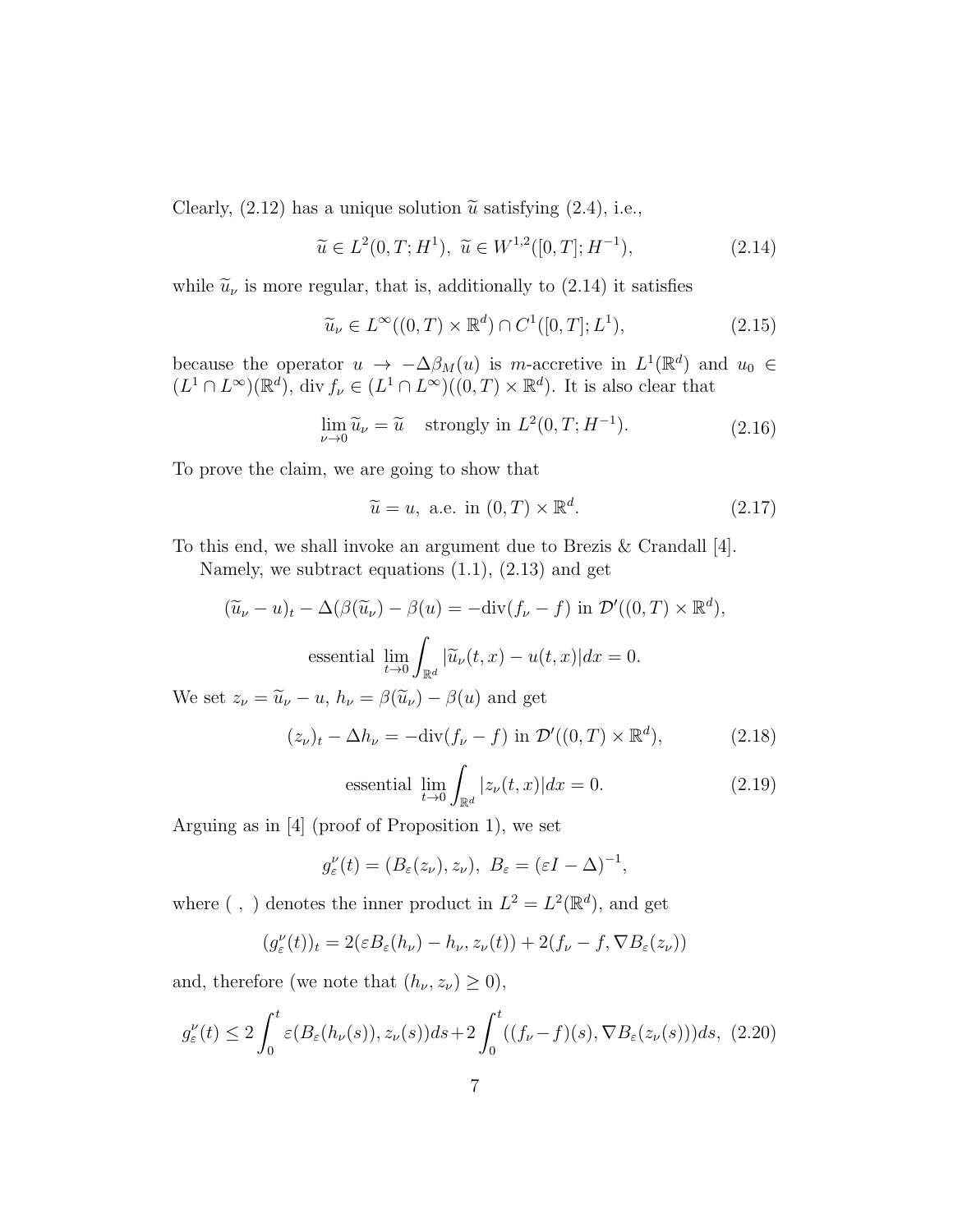because, by (2.19), we have, since  $z_{\nu} \in L^{\infty} \cap L^{1}$ ,

$$
g_{\varepsilon}^{\nu}(0^{+}) = \text{essential } \lim_{t \to 0} (B_{\varepsilon}(z_{\nu}(t), z_{\nu}(t)) = 0. \tag{2.21}
$$

Recalling that, for a.e.  $s \in [0, T]$ ,

$$
\varepsilon B_{\varepsilon}(z_{\nu}(s)) - \Delta B_{\varepsilon}(z_{\nu}(s)) = z_{\nu}(s),
$$

we get

$$
g_{\varepsilon}^{\nu}(s) = (B_{\varepsilon}(z_{\nu}(s)), z_{\nu}(s)) = \varepsilon |B_{\varepsilon}(z_{\nu}(s))|_{L^{2}}^{2} + |\nabla B_{\varepsilon}(z_{\nu}(s))|_{L^{2}}^{2}
$$

and so, by  $(2.20)$ , we have

$$
g_{\varepsilon}^{\nu}(t) \le 2 \int_0^t \varepsilon(B_{\varepsilon} h_{\nu}(s), z_{\nu}(s)) ds + \int_0^t |(f_{\nu} - f)(s)|_{L^2}^2 ds + \int_0^t g_{\varepsilon}^{\nu}(s) ds. \tag{2.22}
$$

Hence, by Gronwall's inequality,

$$
g_{\varepsilon}^{\nu}(t) \le \int_0^t (2\varepsilon(B_{\varepsilon}(h_{\nu}(s)), z_{\nu}(s)) + |(f_{\nu} - f)(s)|_{L^2}^2) e^{t - s} ds. \tag{2.23}
$$

On the other hand, by Lemma 1 in [4] we have for a.e.  $s \in [0, T]$  and also in  $L^1(0,T)$ 

$$
\lim_{\varepsilon \to 0} (\varepsilon B_{\varepsilon}(h_{\nu}(s)), z_{\nu}(s)) = 0.
$$
\n(2.24)

By (2.23), this yields

$$
(G * z_{\nu}(t), z_{\nu}(t)) \le \int_0^t |(f_{\nu} - f)(s)|_{L^2}^2 e^{t - s} ds, \qquad (2.25)
$$

since

$$
\lim_{\varepsilon \to 0} g_{\varepsilon}^{\nu}(t) = ((-\Delta)^{-1} z_{\nu}(t), z_{\nu}(t)) = (G * z_{\nu}(t), z_{\nu}(t)),
$$

where  $G$  is the classical Newtonian Green function. We note that the latter inner product is well defined, since  $z_{\nu} \in \bigcap L^p$  and hence  $G * z_{\nu} \in L^{\frac{2d}{d-2}}$ .  $p\in[1,\infty]$ 

Letting  $\nu \rightarrow 0$  in (2.25), we find

$$
\lim_{\nu \to 0} (G * z_{\nu}(t), z_{\nu}(t)) = 0.
$$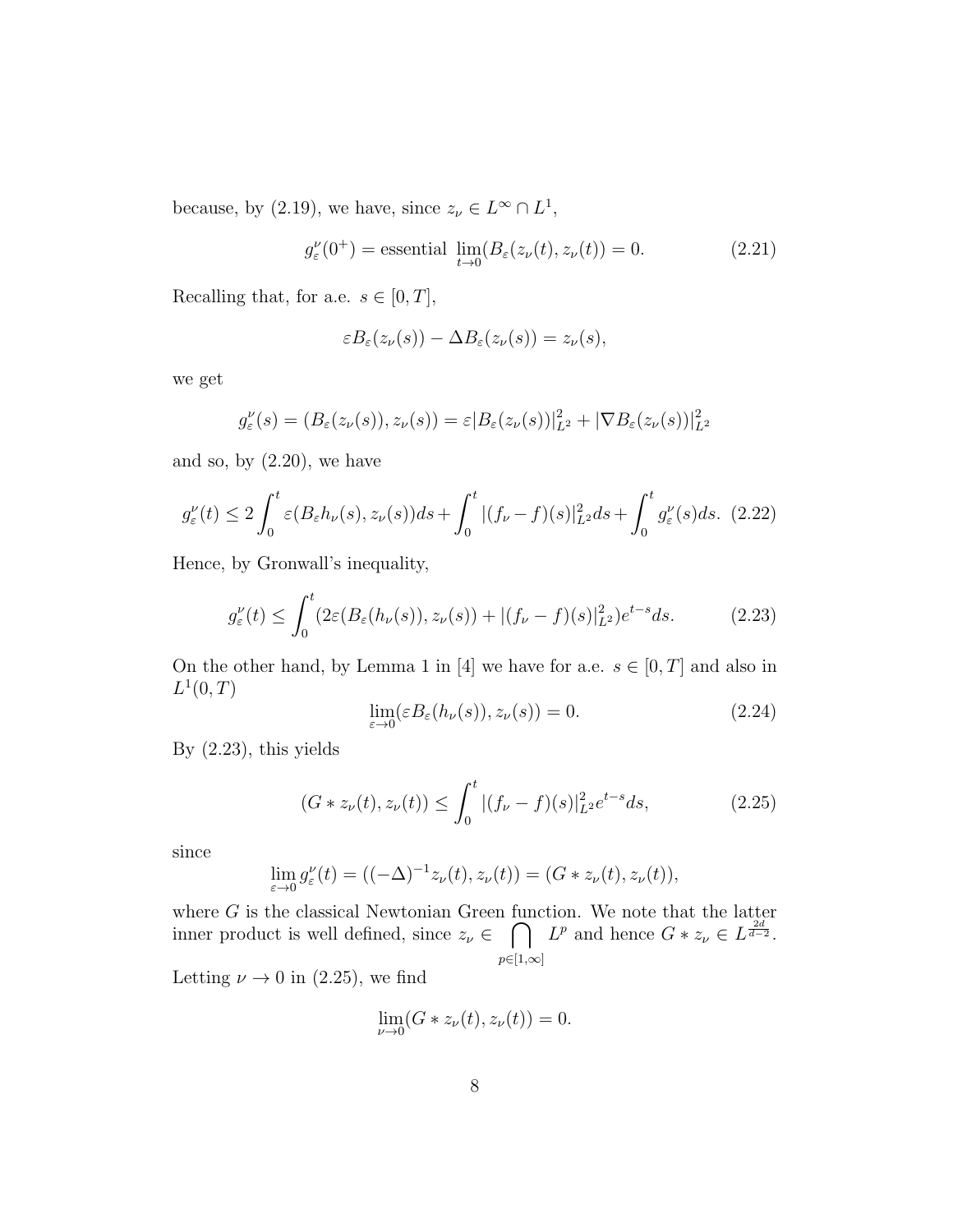In particular,  $z_{\nu}(t) \longrightarrow 0$  in  $H^{-1}$ . Since  $z_{\nu} \longrightarrow \widetilde{u} - u$  in  $L^2(0,T; L^2)$ by (2.16), we have along a subsequence  $z_{\nu}(t) \longrightarrow_{\nu \to 0} (\tilde{u} - u)(t)$  in  $L^2$  for a.e.  $t \in [0, T]$ , hence  $(2.17)$  follows.

2°. The proof without assuming (2.10). It follows by the argument described under  $(1.12)$  in [4] that  $(1.4)$  indeed implies  $(2.21)$ . So, assumption  $(2.10)$ can be dropped.

This completes the proof.

(2.28)

As mentioned earlier, under Hypotheses (i)–(ii), if  $\Phi \in C^2$ , where  $\Phi(u) \equiv$  $\beta(u)$  $\frac{u}{u}$ ,  $u \in \mathbb{R}$ , then the Fokker–Planck equation (1.1), for each  $u_0 \in L^1$ , has a unique mild solution  $u \in C([0,\infty); L^1)$ . This mild solution is also easily checked to be a distributional solution to (1.1). As regards this solution, we also have

**Proposition 2.3.** Assume that (i), (ii), (ii') hold, and that, for  $\Phi(u) \equiv \frac{\beta(u)}{u}$  $\frac{(u)}{u},$ 

(iii)  $\Phi \in C^2(\mathbb{R}^d)$ .

Then, for each  $u_0 \in L^1 \cap L^{\infty}$ , the mild solution u to (1.1) satisfies also

$$
u \in L^{\infty}((0, T) \times \mathbb{R}^d), \ \forall T > 0.
$$
\n
$$
(2.26)
$$

**Proof.** We rewrite  $(1.1)$  as

$$
(u - |u_0|_{\infty} - \alpha(t))_t - \Delta(\beta(u) - \beta(|u_0|_{\infty} + \alpha(t)))
$$
  
+div(b<sup>\*</sup>(x, u) - b<sup>\*</sup>(x, |u\_0|\_{\infty} + \alpha(t)))  
= -div(b<sup>\*</sup>(x, |u\_0|\_{\infty} + \alpha(t))) - \alpha'(t) \le 0 \text{ in } (0, \infty) \times \mathbb{R}^d, (2.27)

where  $\alpha \in C^1([0,\infty))$  is chosen in such a way that

$$
\alpha'(t) + \sup\{|b_x(x, |u_0|_{\infty} + \alpha(t))|; x \in \mathbb{R}^d\}(|u_0|_{\infty} + \alpha(t)) = 0, \ t \in (0, T),
$$
  

$$
\alpha(0) = 0.
$$

We may find  $\alpha$  of the form  $\alpha = \eta - |u_0|_{\infty}$ , where  $\eta$  is a solution to the equation

$$
\eta' - \delta(\eta)\eta = 0, \ t \ge 0,
$$
  

$$
\eta(0) = |u_0|_{\infty},
$$
 (2.29)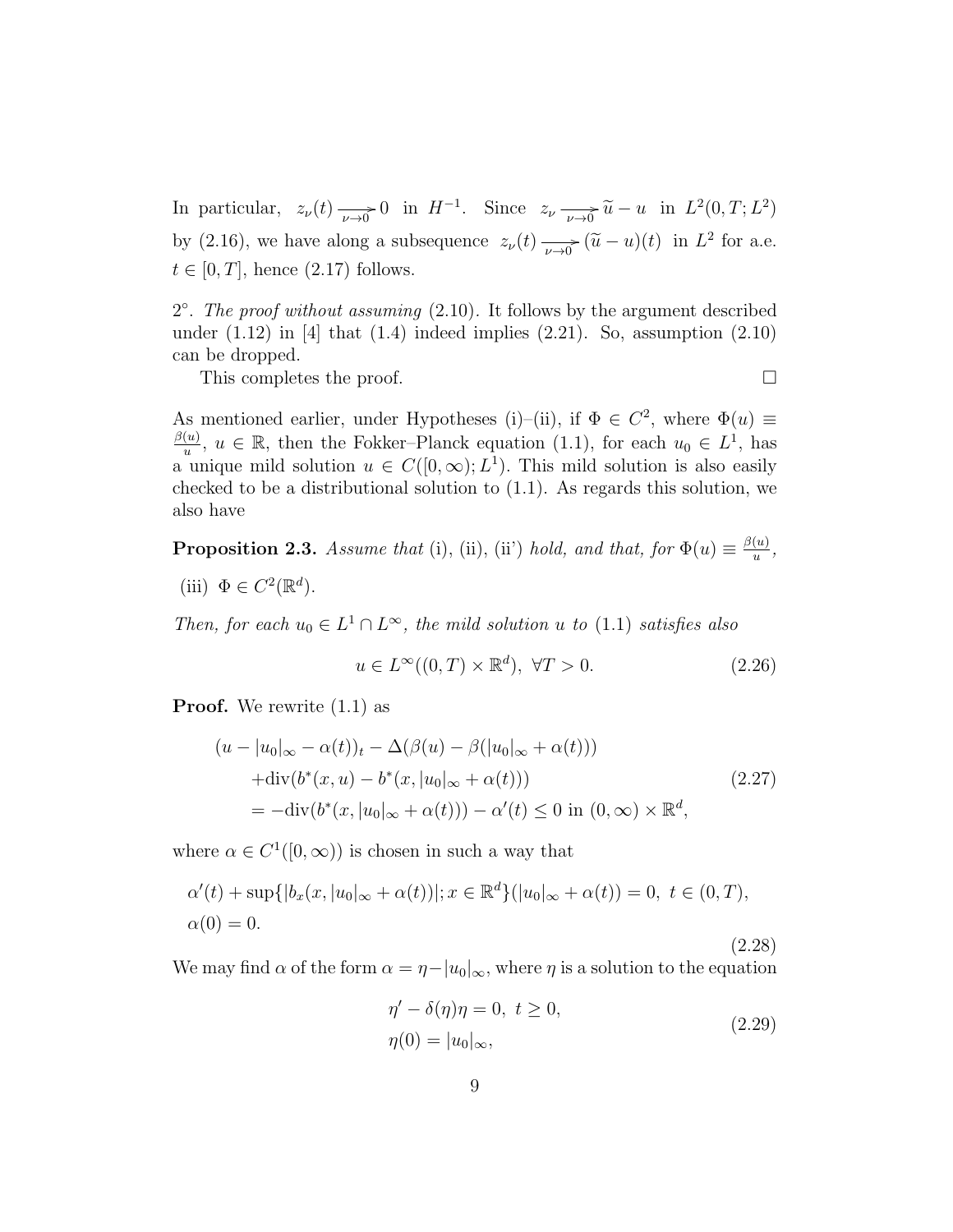$\delta(r) = \sup\{|b_x(x,r)|; x \in \mathbb{R}^d\}, r \in \mathbb{R}$ . Clearly, (2.29) has such a solution  $\eta \in C^1([0,\infty)), \, \eta \geq 0$ , on  $[0,\infty)$  because  $\delta \in C_b(\mathbb{R})$ .

Formally, if we multiply (2.27) by  $sign(u - |u_0|_{\infty} - \alpha)^+$ , integrate over  $\mathbb{R}^d$ and use the monotonicity of  $\beta$ , we get by (2.7) that

$$
\frac{d}{dt} |(u(t) - |u_0|_{\infty} - \alpha(t))^+|_1 \le 0, \text{ a.e. } t \in (0, T). \tag{2.30}
$$

This yields  $u(t) \leq |u_0|_{\infty} + \alpha(t)$ ,  $\forall t \geq 0$ , and similarly it follows that  $u(t) \geq$  $-|u_0|_{\infty} - \alpha(t)$ . Hence,  $u \in L^{\infty}((0,T) \times \mathbb{R}^d)$ , as claimed.

The above formal argument can be made rigorous if  $u$  is a strong solution to  $(1.1)$  (which is not the case here). Then (see the detailed argument in [1])

$$
\lim_{\delta \to 0} \frac{1}{\delta} \int_{[0 < (\beta(u) - \beta(|u_0|_{\infty} + \alpha(t))^+) \le \delta]} |b^*(x, u) - b^*(x, |u_0|_{\infty} + \alpha(t))| |\nabla u| dx
$$
\n
$$
= \lim_{\delta \to 0} \frac{1}{\delta} \int_{[0 < (\beta(u) - \beta(|u_0|_{\infty} + \alpha(t))^+) \le \delta]} (|b(x, u) - b(x, |u_0|_{\infty} + \alpha(t))||u| + |b(x, |u_0|_{\infty} + \alpha(t))||u - |u_0|_{\infty} - \alpha(t)|) |\nabla u| dx = 0, \ \forall t \in (0, T),
$$
\n(2.31)

which is true if  $\nabla u \in L^2(0,T; L^2)$  and  $b(x, \cdot) \in \text{Lip}(\mathbb{R})$  uniformly in x (which is the case if  $b_u \in C_b(\mathbb{R}^d \times \mathbb{R})$ . In order to be in such a situation, we approximate (1.1) by

$$
u_t - \Delta(\beta(u) + \varepsilon \beta(u) + \text{div}(b_\varepsilon(x, u)u)) = 0 \text{ in } (0, T) \times \mathbb{R}^d,
$$
  

$$
u(0, x) = u_0(x),
$$
 (2.32)

where  $\varepsilon > 0$  and  $b_{\varepsilon} \in C_b^1(\mathbb{R}^d \times \mathbb{R})$  is a smooth approximation of b. (For instance,  $b_{\varepsilon} = b * \rho_{\varepsilon}$ , where  $\rho_{\varepsilon}$  is a standard mollifier.) Then, as proved earlier in [1], [2], [3], equation (2.32) has a unique solution  $u_{\varepsilon} \in L^2(0,T;H^1) \cap$  $C([0,T];L^1) \cap W^{1,2}([0,T];H^{-1})$  and  $u_{\varepsilon} \to u$  in  $C([0,T];L^1)$  as  $\varepsilon \to 0$ . An easy way to prove this is to apply the Trotter–Kato theorem to the family of m-accretive operators in  $L^1$ 

$$
A_{\varepsilon}u = -\Delta\beta(u) + \varepsilon\beta(u) + \operatorname{div}(b_{\varepsilon}(x, u)u),
$$
  
\n
$$
D(A_{\varepsilon}) = \{u \in L^1; -\Delta\beta(u) + \varepsilon\beta(u) + \operatorname{div}(b_{\varepsilon}(x, u)u) \in L^1\}.
$$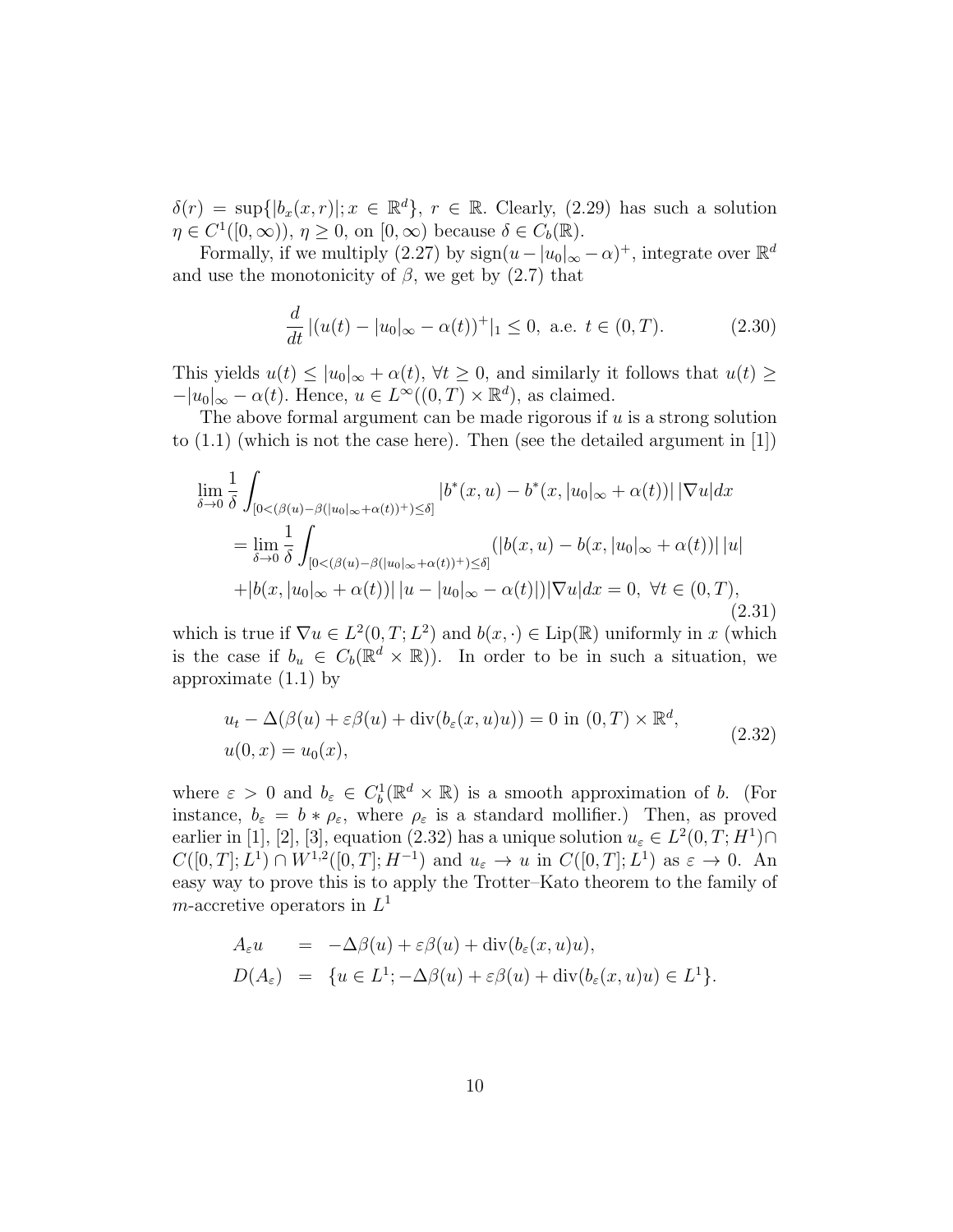(See the argument in [3].) Then, we replace (2.27) by

$$
(u_{\varepsilon} - |u_0|_{\infty} - \alpha(t))_t - \Delta(\beta(u_{\varepsilon}) - \beta(|u_0|_{\infty} + \alpha(t)))
$$
  
+
$$
\varepsilon(\beta(u) - \beta(|u_0|_{\infty} + \alpha(t))) + \text{div}(b_{\varepsilon}^*(x, u_{\varepsilon}) - b_{\varepsilon}^*(x, |u_0|_{\infty} + \alpha(t))
$$
  
= 
$$
-b_{\varepsilon}^*(x, |u_0|_{\infty} + \alpha(t)) - \alpha'(t) - \varepsilon\beta(|u_0|_{\infty} + \alpha(t)) \le 0,
$$
  
a.e. in  $(0, T) \times \mathbb{R}^d$ , (2.33)

where  $b_{\varepsilon}^*(u) = b_{\varepsilon}(u)u$ .

Let  $\mathcal{X}_{\delta} \in \text{Lip}(\mathbb{R})$  be the following approximation of the signum function

$$
\mathcal{X}_{\delta}(r) = \begin{cases}\n1 & \text{for} & r \geq \delta, \\
\frac{r}{\delta} & \text{for} & |r| < \delta, \\
-1 & \text{for } r < -\delta,\n\end{cases}
$$

where  $\delta > 0$ . If we multiply (2.33) by  $\mathcal{X}_{\delta}((\beta(u_{\varepsilon}) - \beta(|u_0|_{\infty} + \alpha))^+)$  and integrate over  $\mathbb{R}^d$ , we get

$$
\int_{\mathbb{R}^d} (u_{\varepsilon} - |u_0|_{\infty} - \alpha)_t \mathcal{X}_{\delta}((\beta(u_{\varepsilon}) - \beta(|u_0|_{\infty} + \alpha))^+) dx
$$
\n
$$
\leq \frac{1}{\delta} \int_{[0 < (\beta(u_{\varepsilon}) - \beta(|u_0|_{\infty} + \alpha))^+ \leq \delta]} (b^*(x, u_{\varepsilon})u_{\varepsilon} - b_{\varepsilon}^*(x, |u_0|_{\infty} + \alpha)) \cdot \nabla u_{\varepsilon} dx,
$$
\n
$$
\forall t \in (0, T),
$$

because  $\beta$  is monotonically increasing and

$$
\nabla(\beta(u_{\varepsilon})-\beta(|u_0|_{\infty}+\alpha)\cdot\nabla\mathcal{X}_{\delta}((\beta(u_{\varepsilon})-\beta(|u_0|_{\infty}+\alpha))^+) \geq 0 \text{ in } (0,T)\times\mathbb{R}^d.
$$

Then, by (2.31), we get, for  $\delta \to 0$ ,

$$
\int_{\mathbb{R}^d} (u_{\varepsilon} - |u_0|_{\infty} - \alpha(t))^+_{t} dx \leq 0, \ \forall t \in (0, T),
$$

and this yields

$$
u_{\varepsilon}(t,x) - |u_0|_{\infty} - \alpha(t) \le 0
$$
, a.e. on  $(0,T) \times \mathbb{R}^d$ ,

and so,  $u_{\varepsilon} \leq |u_0|_{\infty} + \alpha$ , a.e. on  $(0, T) \times \mathbb{R}^d$ . Then, we pass to the limit  $\varepsilon \to 0$ to get the claimed inequality.

By Theorem 2.1 and Proposition 2.3, we therefore get the following existence and uniqueness result for (1.1).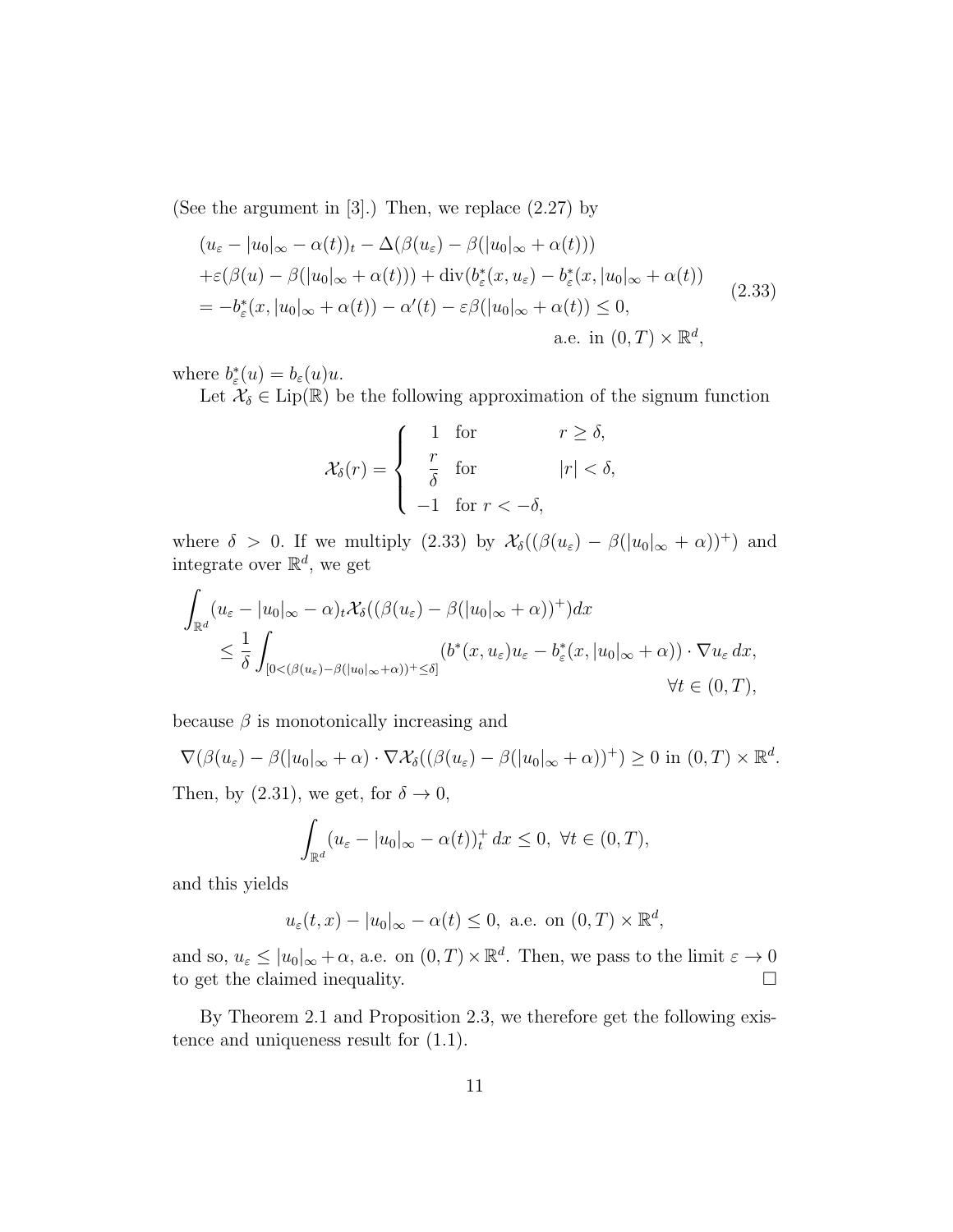**Theorem 2.4.** Under hypotheses (i), (ii), (iii), for each  $u_0 \in L^1 \cap L^{\infty}$ , equation (1.1) has a unique distributional solution

$$
u \in L^{1}((0, T); L^{1}) \cap L^{\infty}((0, T) \times \mathbb{R}^{d}), \ \forall T > 0.
$$
 (2.34)

#### 3 Uniqueness of the linearized equation

Consider a distributional solution of the linearized equation corresponding to  $(1.1)$ , that is,

$$
v_t - \Delta(\Phi(u)v + \text{div}(b(x, u)v) = 0 \text{ in } \mathcal{D}'((0, \infty) \times \mathbb{R}^d,
$$
  

$$
v(0, x) = v_0(x),
$$
 (3.1)

where  $u \in L^{\infty}((0,T) \times \mathbb{R}^d)$ ,  $\forall T > 0$ . By (i)–(ii), we have

$$
b(x, u), \Phi(u) = \frac{\beta(u)}{u} \in L^{\infty}((0, \infty) \times \mathbb{R}^d).
$$

Moreover, we have

$$
\Phi(u) \ge \gamma_0 > 0, \text{ a.e. in } (0, \infty) \times \mathbb{R}^d. \tag{3.2}
$$

In the following, we denote  $\Phi(u(t,x))$  by  $\Psi(t,x)$ ,  $(t,x) \in (0,\infty) \times \mathbb{R}^d$ .

**Theorem 3.1. (Linearized uniqueness)** Under hypotheses  $(i)$ – $(ii)$ , for each  $v_0 \in L^1 \cap L^{\infty}$  and  $T > 0$ , equation (3.1) has at most one distributional solution  $v \in L^1([0,T]; L^1) \cap L^\infty((0,T) \times \mathbb{R}^d)$ .

**Proof.** We shall proceed as in the proof of Theorem 2.1. Namely, we set  $v_1 - v_2 = v$  for two solutions  $v_1, v_2$  of (3.2) By a similar argument as in the proof of Theorem 2.1, we may assume that  $v$  satisfies  $(2.4)$ . Then we get

$$
v_t - \Delta(\Psi v) + \text{div}(b(x, u)v) = 0, \text{ a.e. } t \in (0, T),
$$
  
 
$$
v(0) = 0.
$$
 (3.3)

For  $y = \Gamma v$ , we get

$$
\frac{d}{dt} y - \Gamma \Delta(\Psi v) + \Gamma \operatorname{div}(b(x, u)v) = 0
$$
\n
$$
y(0) = 0
$$
\n(3.4)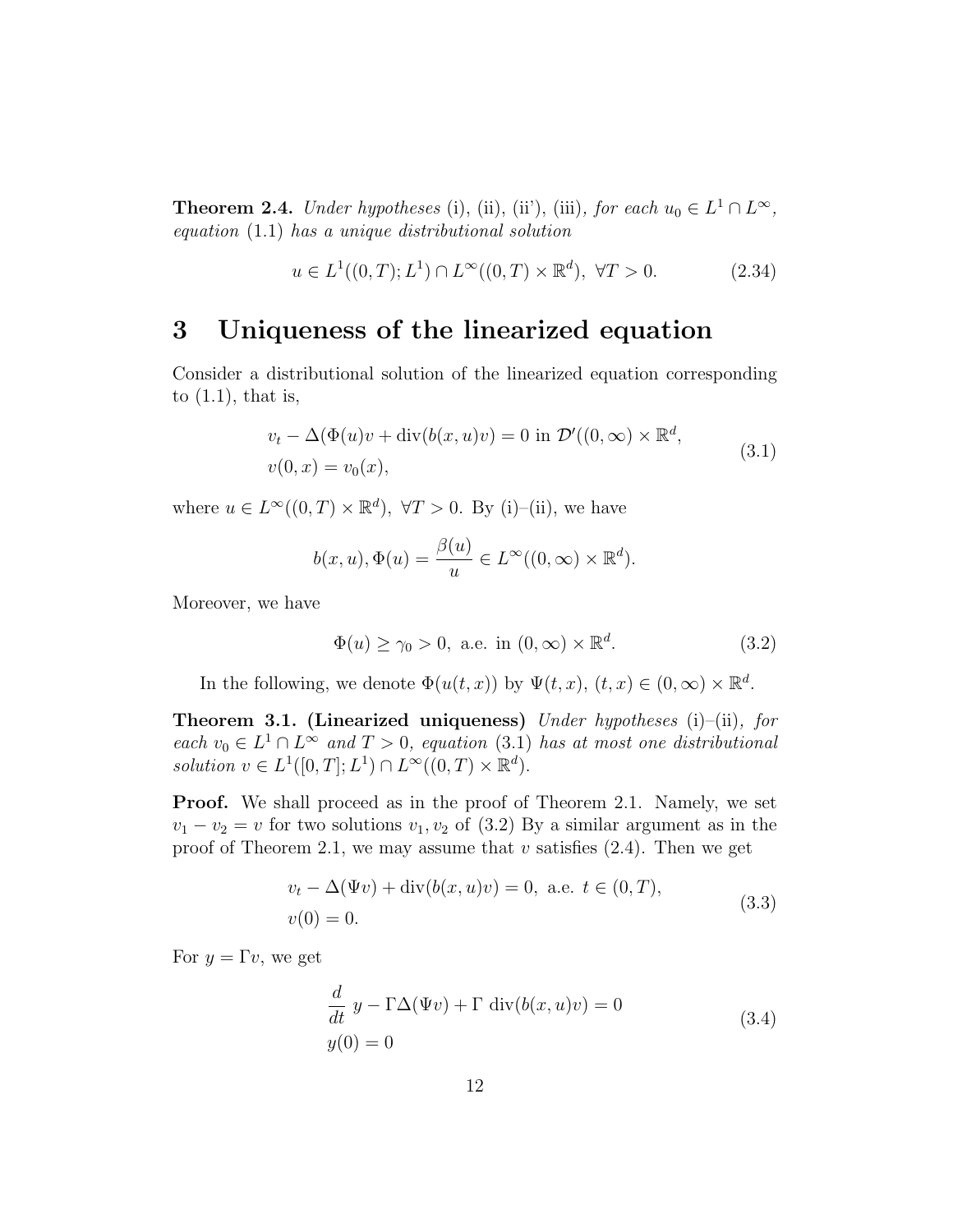and multiplying scalarly in  $L^2$  with v, as above we get that

$$
\frac{1}{2} \frac{d}{dt} |v(t)|_{-1}^2 + \gamma_0 |v(t)|_2^2 \le (|\Psi|_{\infty} + |b|_{\infty}) |v(t)|_2 |v(t)|_{-1}, \text{ a.e. } t \in (0, T). \tag{3.5}
$$

This yields

$$
\frac{d}{dt} |v(t)|_{-1}^2 \le |v(t)|_{-1}^2 \text{ a.e. } t \in (0, T),
$$

and, therefore,  $v \equiv 0$ , as claimed.

## 4 Uniqueness in law of the McKean–Vlasov stochastic differential equations (SDEs)

Consider for  $T \in (0, \infty)$  and  $u_0 \in L^1 \cap L^{\infty}$  the McKean–Vlasov stochastic differential equation (SDE)

$$
dX(t) = b(X(t), u(t, X(t)))dt + \frac{1}{\sqrt{2}} \left( \frac{\beta(u(t, X(t)))}{u(t, X(t))} \right)^{\frac{1}{2}} dW(t),
$$
  
\n
$$
u(0, \cdot) = \xi_0,
$$
\n(4.1)

on  $\mathbb{R}^d$ . Here,  $W(t)$ ,  $t \geq 0$ , is an  $(\mathcal{F}_t)$ -Brownian motion on a probability space  $(\Omega, \mathcal{F}, \mathbb{P})$  with normal filtration  $\mathcal{F}_t, t \geq 0, \xi_0 : \Omega \to \mathbb{R}^d$  is  $\mathcal{F}_0$ -measurable such that

$$
\mathbb{P} \circ \xi_0^{-1}(dx) = u_0(x)dx,
$$

and  $u(t,x) = \frac{d\mathcal{L}_{X(t)}}{dx}(x)$  is the Lebesgue density of the marginal law  $\mathcal{L}_{X(t)}$  =  $\mathbb{P} \circ X(t)^{-1}$  of the solution process  $X(t)$ ,  $t \geq 0$ . Here, a solution process means an  $(\mathcal{F}_t)$ -adapted process with P-a.s. continuous sample paths in  $\mathbb{R}^d$  solving  $(4.1).$ 

**Theorem 4.1.** Let  $0 < T < \infty$  and let the above conditions (i)–(ii) on b and  $\beta$  hold. Let  $X(t)$ ,  $t \geq 0$ , and  $\widetilde{X}(t)$ ,  $t \geq 0$ , be two solutions to (4.1) such that, for

$$
u(t,\cdot):=\frac{d\mathcal{L}_{X(t)}}{dx},\quad \widetilde{u}(t,\cdot):=\frac{d\mathcal{L}_{\widetilde{X}(t)}}{dx},
$$

we have

 $u, \widetilde{u} \in L^{\infty}((0, T) \times \mathbb{R}^d)$  $(4.2)$ 

Then X and  $\widetilde{X}$  have the same laws, i.e.,  $\mathbb{P} \circ X^{-1} = \mathbb{P} \circ \widetilde{X}^{-1}$ .